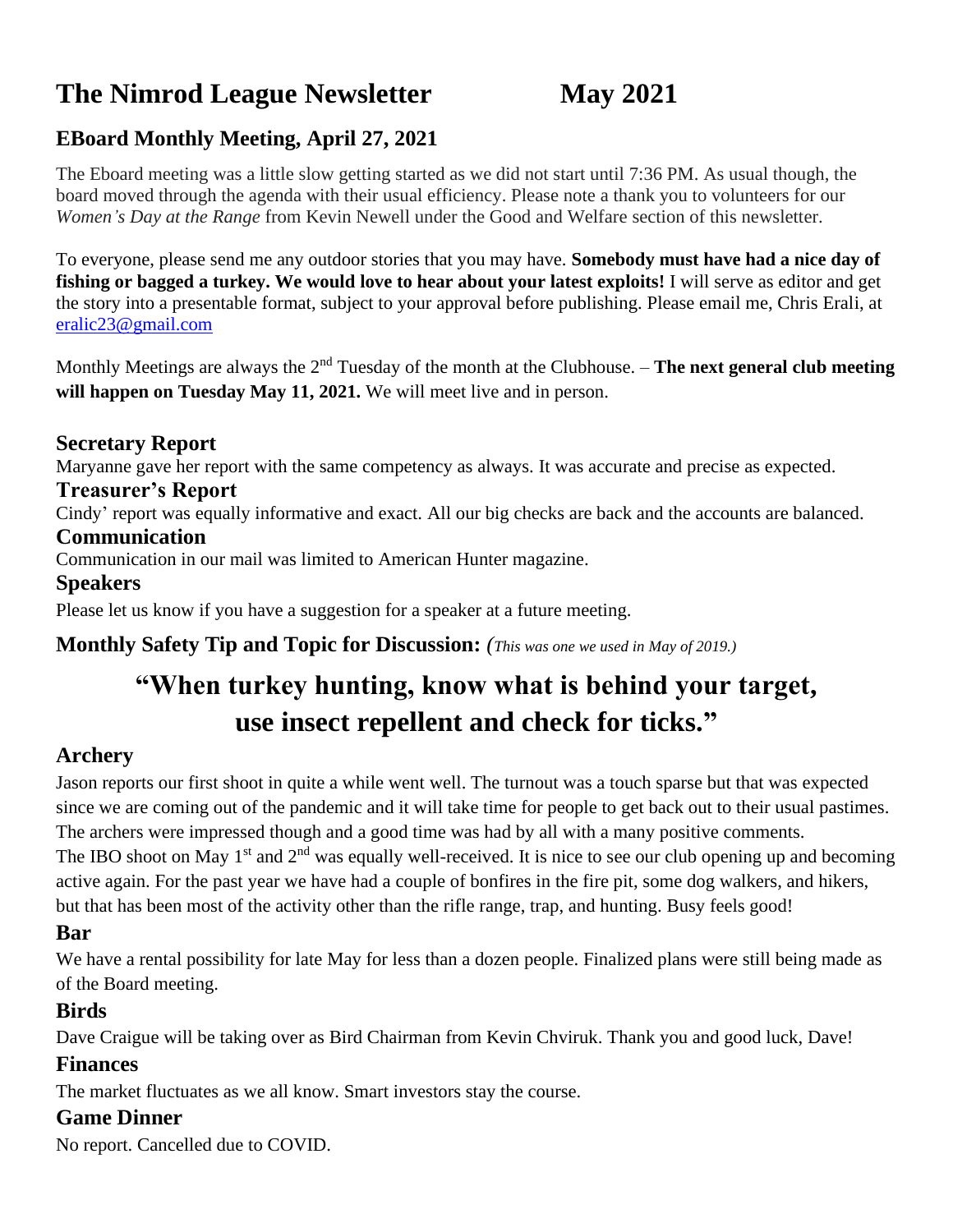# **Grant Writer**

No report.

# **Grounds**

Another Grounds Clean-up Workday is planned for Sunday, May 16<sup>th</sup>. Once again this is an **ALL CALL** for any and all members looking to help out.

## **House**

We have just been continuing with general cleaning and maintenance.

# **Kitchen**

Pat Orrell is unable to cook for our May meeting. We will need volunteers to use our grill for burgers and/or hot dogs. Contact Chris Craigue if you would like to help.

# **Land Use**

We have 10 apple trees planted up beyond the rifle range in *The Orchard*. We will have to protect and nurture the trees. It is already looking like a great place for a trail camera!

# **Membership**

Sam Ganeson has been a busy guy with all the work he is doing for our club. This month he reports that we have the following people who are ready for induction as new members: Nick Oates, who is sponsored by Christopher Dik and Paul Fraser and Kyle Rutkowski, sponsored by Kevin Chviruk and Neal Whitehead. To Nick and Kyle, please join us on Tuesday, May 11<sup>th</sup>, when we welcome you to our club and enjoy the best \$5 meal anywhere!

Sam also has been putting together the records and computer files for our new automatic gate. The Eboard has served as guinea pigs to work out any difficulties with the new key fobs. It appears there are none. The rest of our members will be receiving their fobs forthwith. Again, Sam has to upload all the member names for each fob to the computer. Sam sent out an email indicating that the membership's gate fobs will be mailed out in batches. In the email he also gave a great description and suggestions for operating procedure. A two-week trial period will occur after all the fobs have been mailed. To complete our transfer over to the new system, the old gate will have a new padlock installed rendering our old keys obsolete.

# **Records**

Always looking for data.

# **Rifle Range**

We had a successful clean-up before our *Women's Day at the Range*. Ed Reitz thanks those of you who came and helped. It was much appreciated. Target frames were replaced, and they were all unscathed following the Women's Day event. There were a lot of novice shooters and none of the frames were shot up. That is a challenge to all of us to use the equipment properly and it will last longer. Again, a reminder that all lead should hit the berm.

**Remember, whatever you carry in, bring it out with you when you leave. (including all trash)** *Thanks!* **Standing Committees**

# **Scholarship**

No names yet. Howard Gelles is now on the committee.

### **Conservation Camp**

Award recipients will be announced shortly.

# **Trap/Skeet**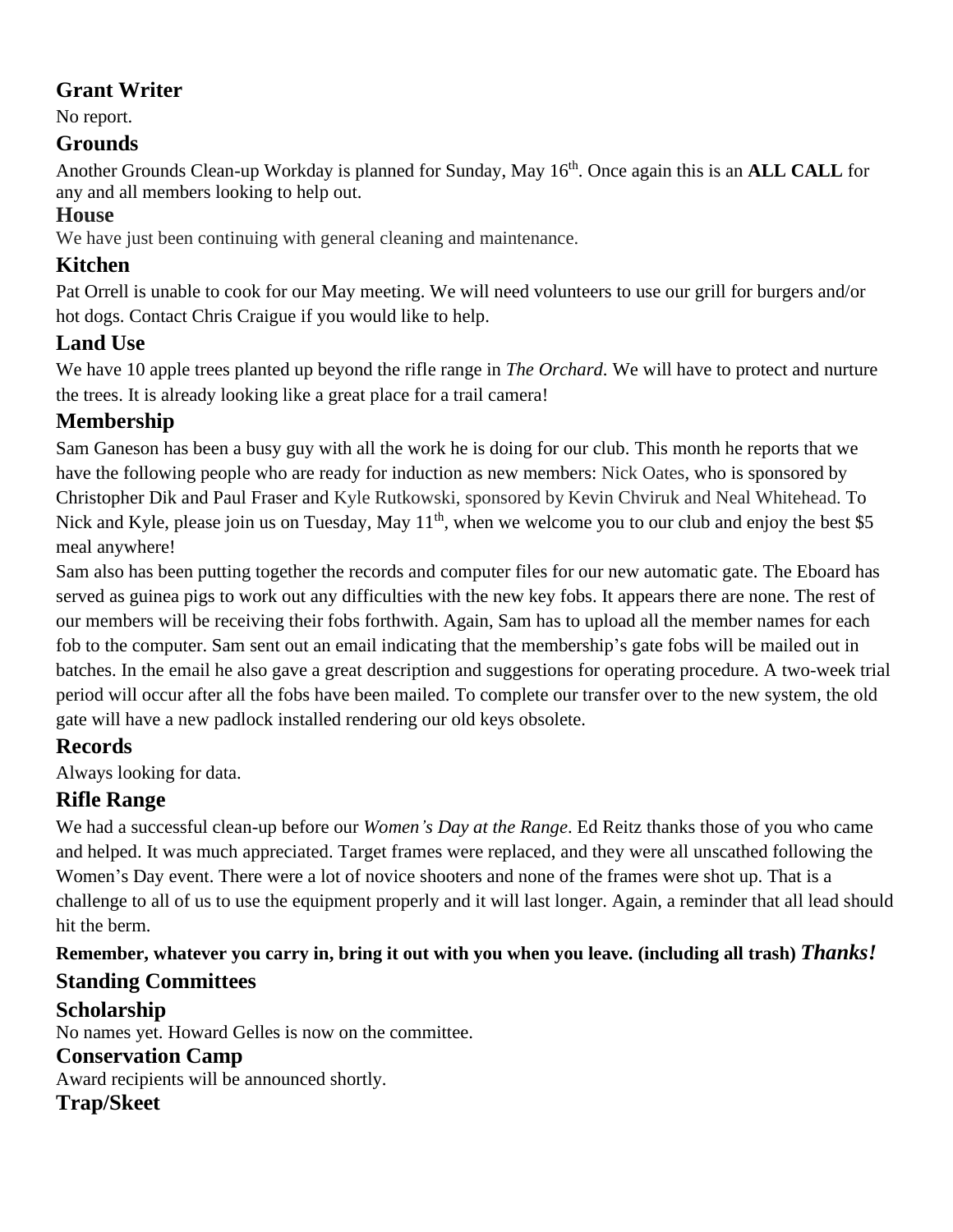It has been rainy and wet, but we carry on. We will begin work on the walkways as the weather improves. If anyone is available weekdays the Trap committee could use your help. Please contact them if you would like to be involved. Work parties will be coming. Remember, Trap and Skeet is every Thursday evening. It is open to the public, so bring a friend and join in a night of good fellowship and shooting. COVID regulations apply.

## **Worcester County League of Sportsmen**

Joe Afonso kept us up to date on news for lovers of the outdoors in the county. There has been continuing statewide lobbying for access from the DCR for access to the Ware River Watershed. And the Lunenburg Conservation Commission is trying to ban firearms on all publicly owned land. Clearly, that would affect hunting, so the League is involved with that issue as well.

## **Old and Unfinished Business**

Two important forms, our application for membership and the waiver are now available online.

## **New Business**

WCLS in person meeting for May would like to use our grounds. Details and exact date coming...

# **Executive Board**

This month's meeting adjourned at 9:04 PM. We aim for the newsletter to convey the highlights. E Board meetings are held at 7 PM the last Tuesday of the month. Members are welcome if you would like to come and observe our club's operation. Our membership can be proud of the board and the time and effort that is made by everyone to keep our club running smoothly. Member concerns are always addressed. Many times, one board member will inform others that a single club member voiced a certain matter that he/she found troubling. Our club can rest assured that any points brought up by a member are ALWAYS brought to the attention of the entire board.

## **Good and Welfare**

This month we remember Nimrod members Alan Stanhope and Paul Shilale who have passed on. We extend our deepest condolences to their friends and families.

Maryanne had some surgery done on her wrist. She now wants to be known as a "Bionic Woman"!

Finally, one of our biggest events, *Women's Day at the Range* has been successfully completed and much credit goes in no small measure to Kevin Newell who chairs that event. He asked me to include his thank you to everyone who helped. Here it is…

We (Nimrod) successfully held our  $7<sup>th</sup>$  Annual Women's Day the Range on April 17<sup>th</sup>. This event was one for the record books between COVID, Ammo Shortages and even the snow; but the **Nimrod Membership** pulled it off. Twenty-three women went through the course and we made more than enough to cover our costs.

We got quite a few emails from the participants after the fact, telling us how much they enjoyed the event. Here was one of the quotes; "I just wanted to send you a quick note to say THANK YOU! I needed today more than I realized. What a great day and great group of women and instructors. I am looking forward to continuing my journey and hope to see many of you again real soon."

I want to thank the following members for their help with the event: Art Carmody, Ed Reitz, Patrick Thompson, Stephen Adams, David Crague, Roland Morse, Charles Stoneham, Gina Koss-stephany, David Wilson, Robin Tarani, Dave Fillow, Ashley Newell, Matt Newell, Eric Twickler, Eric Brunault, Joe Picariello, Scott Matheson, and Kevin Wittmer. I also want to thank Bryan Dillon from Fox and Coon for helping with Archery.